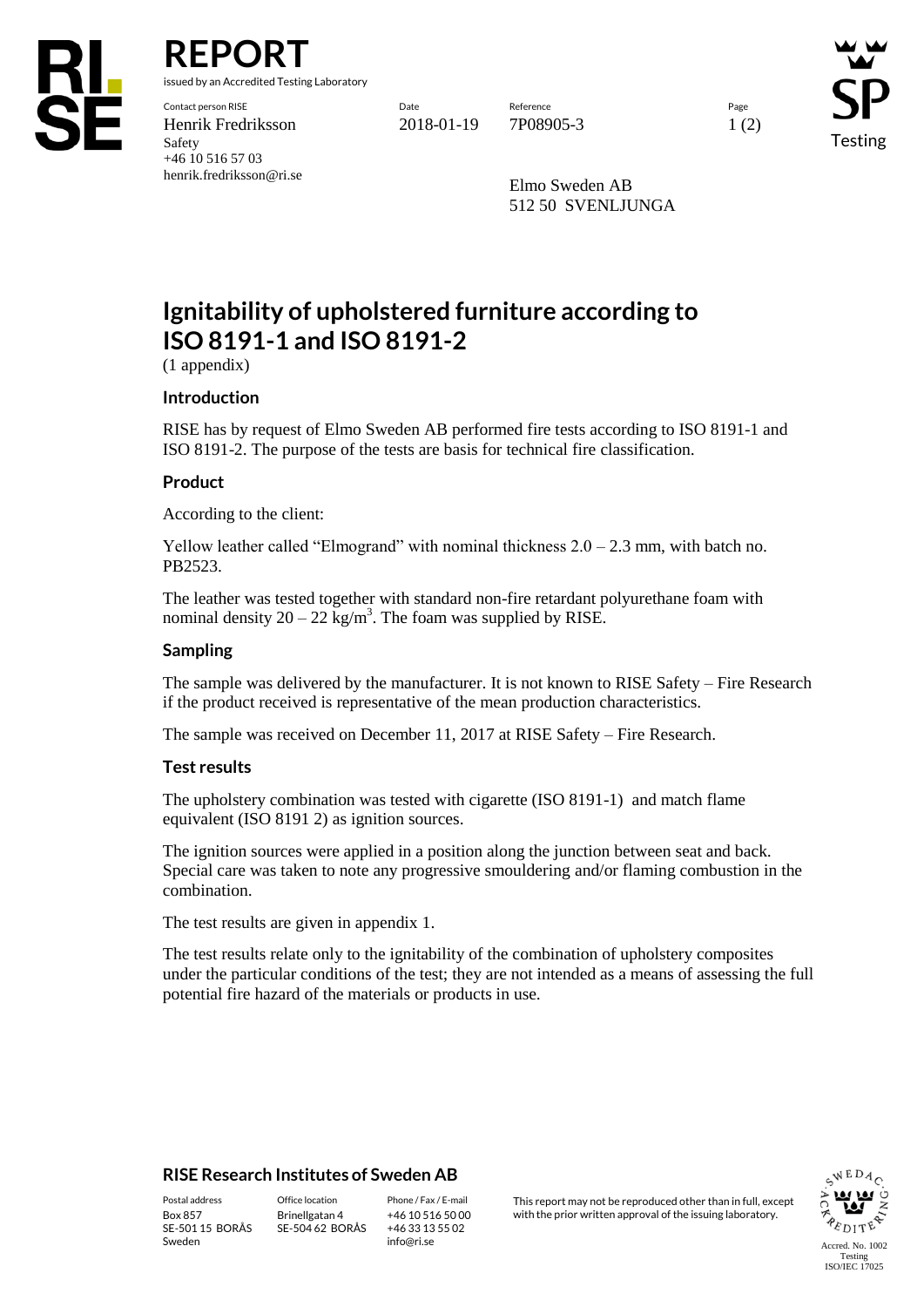

## **Criteria**

**KL<br>SE** 

Section 4 in ISO 8191-1, 1987 and ISO 8191-2, 1988 describing "Criteria of ignition" with regards to "Progressive smouldering ignition" (4.1) and "Flaming ignition" (4.2).

### **Assessment**

The tested upholstered furniture combination meets the technical fire requirements according to ISO 8191-1 and ISO 8191-2.

### **Deviation from standard**

The test was performed on a test rig according to EN 1021-1:2006. This test rig is identical to the test rig in ISO 8191 except for an extra plate at the end of the outer parts of the back and seat. This helps the filling from slipping and improves the repeatability of the test standard. This deviation was considered as having no influence on the test results (except for the better).

#### **RISE Research Institutes of Sweden AB Safety - Fire Research, Fire Dynamics**

Performed by

Signed by: Henrik Fredriksson<br>
Henry, KFredu, KS40 Beason: 1 am the author of this document<br>
Date & Time: 2018-01-26 08:04:50 +01:00

Henrik Fredriksson **Per Thureson** 

Examined by

er Libraro

Signed by: Per Thureson<br>Reason: I have reviewed this document<br>Date & Time: 2018-01-25 15:42:00 +01:00

**Appendix**

1. Test results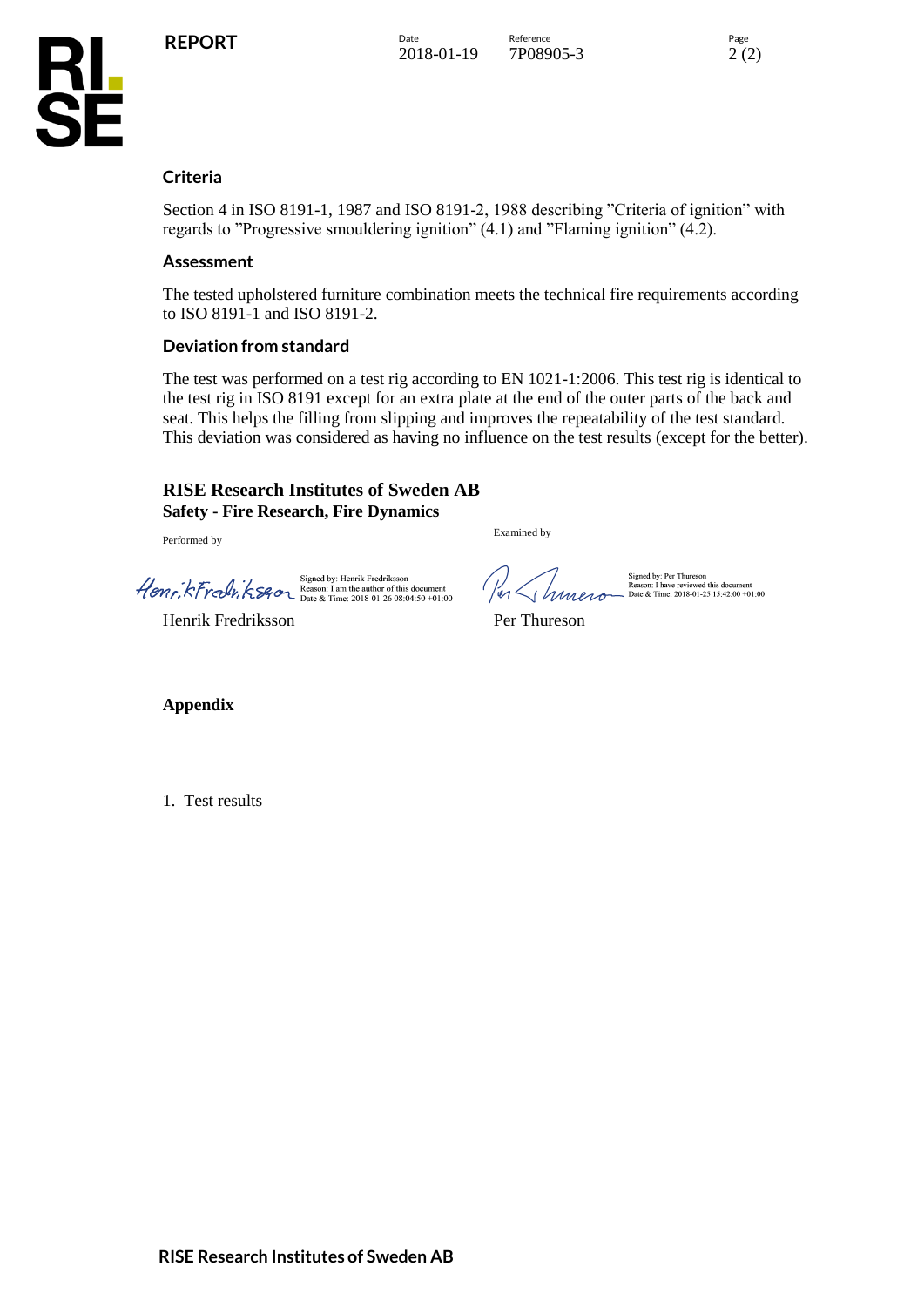

Appendix 1

## **Test results – ISO 8191-1, 1987 and ISO 8191-2, 1988**

## **Product**

According to the client:

Yellow leather called "Elmogrand" with nominal thickness  $2.0 - 2.3$  mm, with batch no. PB2523.

The leather was tested together with standard non-fire retardant polyurethane foam with nominal density  $20 - 22$  kg/m<sup>3</sup>. The foam was supplied by RISE.

### **Observations, ISO 8191-1, ignition source cigarette**

#### **Table 1. Observations during the cigarette tests.**

| 00:00 | 00:00 |
|-------|-------|
| _*    | _*    |
| _*    | _*    |
| 06:35 | 28:25 |
| 60:00 | 60:00 |
|       |       |

\*Ignition/Flaming ignition of the materials was not observed.

#### **Table 2. Damage of cover material and filling after the cigarette tests.**

| Test no                                         |                |         |
|-------------------------------------------------|----------------|---------|
| Filling<br>Total charred length in:<br>Cover    | Cover          | Filling |
| Cigarette length axis, back, mm                 |                |         |
| Up along back, mm                               |                |         |
| Depth, back, mm<br>-                            |                |         |
| Cigarette length axis, seat, mm                 |                |         |
| Forward, seat, mm                               |                |         |
| Depth, seat, mm                                 |                |         |
| Charred to full depth of back<br>N <sub>0</sub> | N <sub>0</sub> |         |
| Charred to full depth of seat<br>N <sub>0</sub> | N <sub>0</sub> |         |